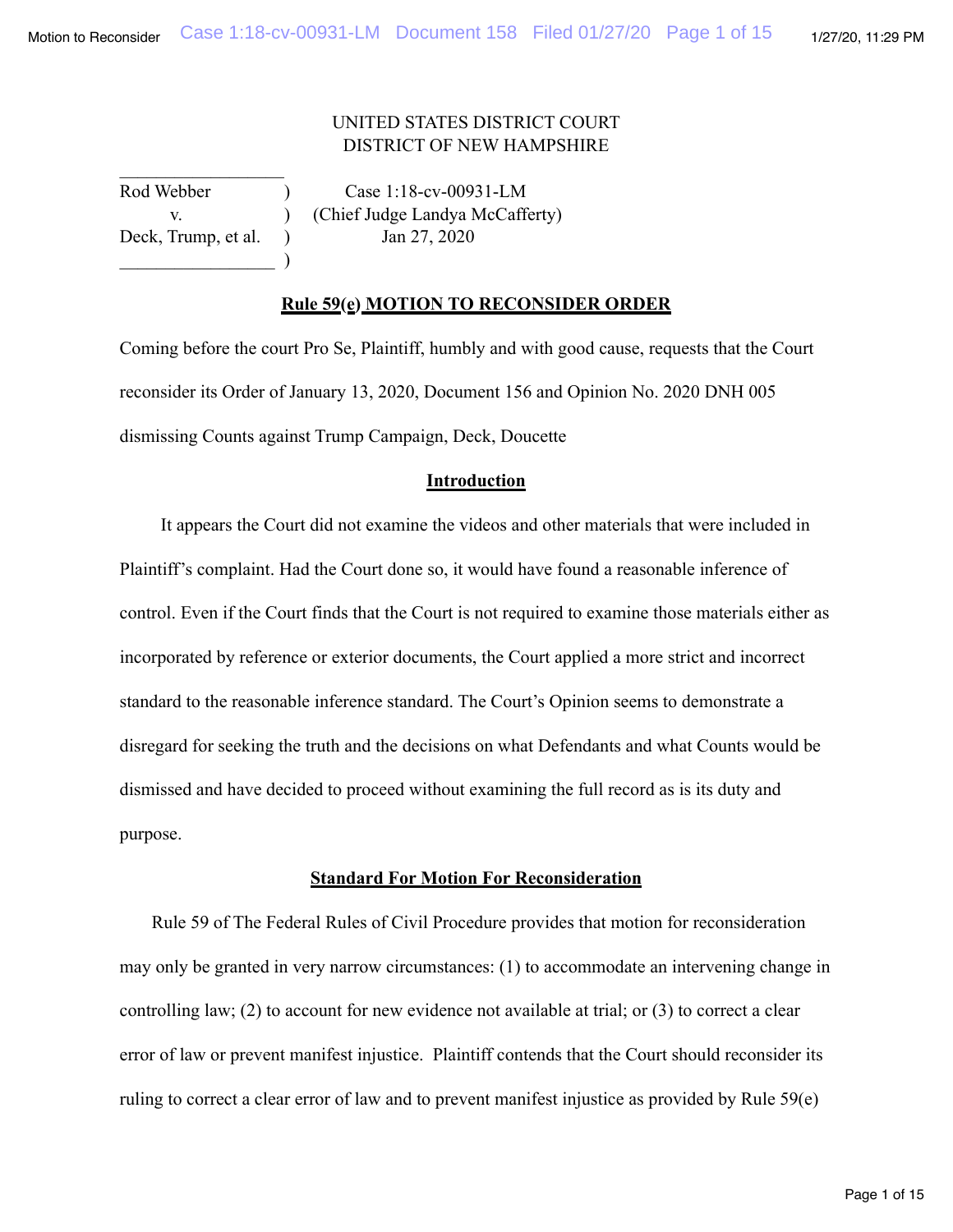(3) and to account for new evidence as provided by Rule  $59(e)(2)$ .

### **12(b)(6)Standard**

 In its order and opinion of January 13, 2020, the Court held that the standard for deciding 12(b)(6) motions to dismiss is the *Iqbal* and *Twombly* "plausibility" standard. The Court states that a claim is facially plausible "when the plaintiff pleads factual content that allows the court to draw the reasonable inference that the defendant's liable for the misconduct alleged," Ashcroft v. Iqbal, 556 U.S. 662, 678 (2009).

# **Dismissal of Counts Against Campaign Defendants**

 Plaintiff respectfully submits that in regard to Plaintiff's claims against Campaign Defendants, the Court misapplied the *Iqbal* standard by choosing Defendant's contentions that Deck is an "independent contractor" over Plaintiff's allegation that Deck is both an "employee" of XMark *and* an "employee" of the Trump Campaign, (as clearly alleged in the second amended complaint). The Court holds that, "Webber alleges that the Trump Campaign hired Deck and his company, XMark, to provide security services at the No Labels event and that Deck interacted with Webber in that capacity. Thus, Webber does not allege that Deck was a Trump Campaign employee, but rather that he was an employee of XMark, which the Trump Campaign hired to perform security services. Therefore, Webber alleges that Deck was an independent contractor." The Court misinterprets what Plaintiff actually wrote in the complaint, which was that Deck was, "a security employee employed through the Donald J. Trump for President Campaign, Inc, *as well as through his own companies* XMark, LLC, (NC) / XMARK, LLC (AZ) which themselves were hired by Donald J. Trump For President, Inc, (according to FEC records), and possibly through The Trump Organization, Inc. and Trump Organization LLC." Doc 75, ¶7.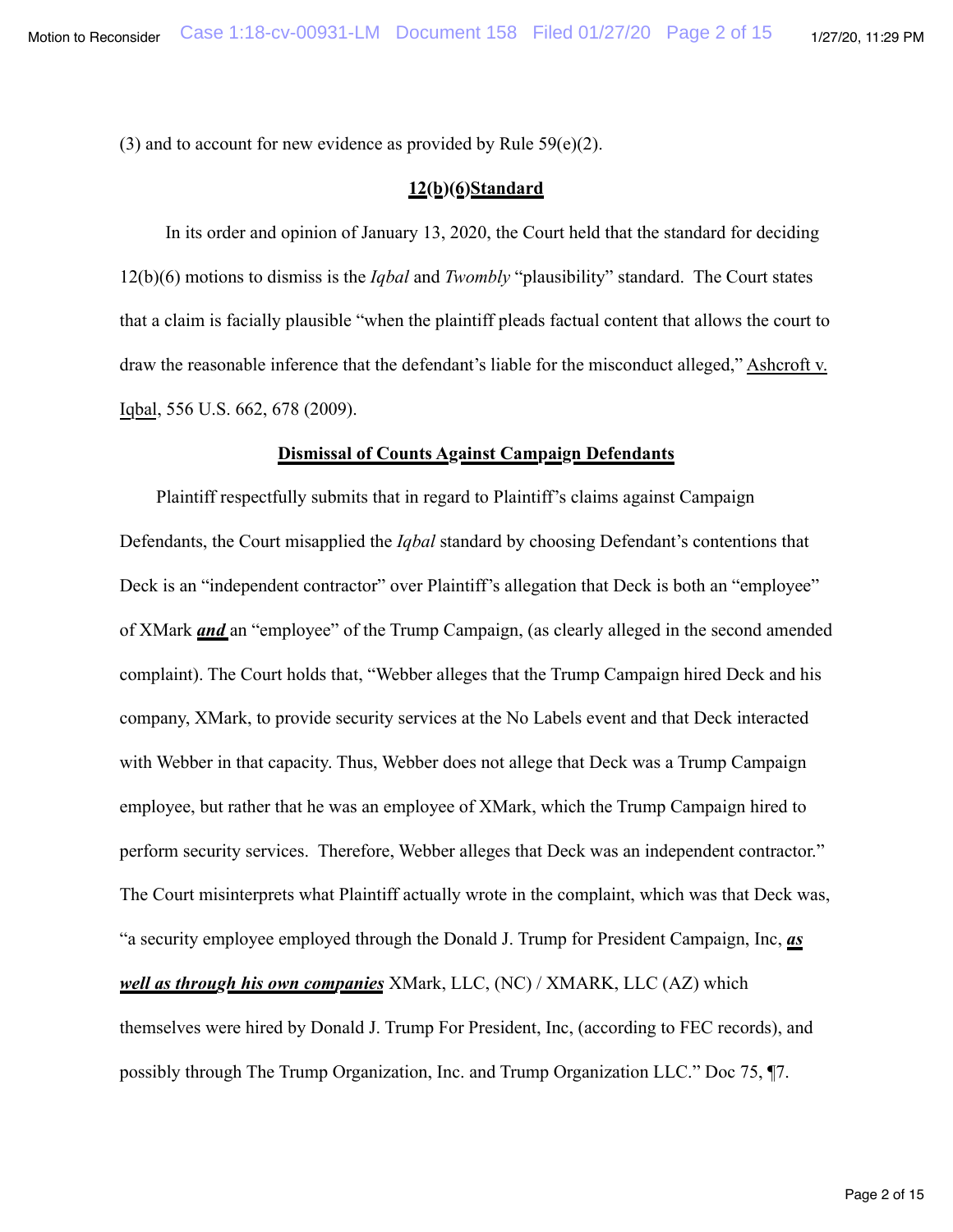(Emphasis added.) Incorporated by reference is the Appendix to Doc. 135 which is "SCHEDULE B ITEMIZED DISBURSEMENTS for DONALD J. TRUMP FOR PRESIDENT, INC." Page 3 shows FEC filings demonstrating Deck is an employee of the Campaign when it states, "EDWARD DECK 47 LAFAYETTE PLACE GREENWICH, Connecticut 06830 10/13/2015 SECURITY SERVICES 6473.50." That is \$6,473.50 paid directly to Deck by the Campaign on the day after the attack by Deck on Plaintiff. There is a hyperlink for verification: http://docquery.fec.gov/cgi-bin/forms/C00580100/1047287/sb/ALL/2

 The Second Circuit has admonished the lower courts that where there are two plausible inferences that may be drawn from the factual allegations in the complaint, a Court may not properly dismiss a complaint that states a plausible version of the events merely because the Court finds a different version more plausible. Anderson News, L.L.C. v. Am. Media, Inc., 680 F.3d 162, 185 (2d Cir. 2012), cert. denied, 133 S. Ct. 846 (2013). Contrary to what the Court has opined, the dispositive question here, at this preliminary stage, where the Plaintiff does not have access to the private oral and written agreements, conversations, radio communications, and other private words and actions between the Defendants, is not the label placed upon the Defendants by Defendants counsel, or how the Court might interpret the word "hire," or "employ," or "employee" or whether the Plaintiff may prevail upon the theory of *respondeat superior,* but whether Plaintiff has pled a reasonable inference that Defendant Trump Campaign may have had control over the Defendant Deck; therefore, entitling Plaintiff to discover the extent of that control and, thereby, present to the factfinder that under these particular circumstances that Deck was an "employee" in addition to being an "independent contractor" under New Hampshire law.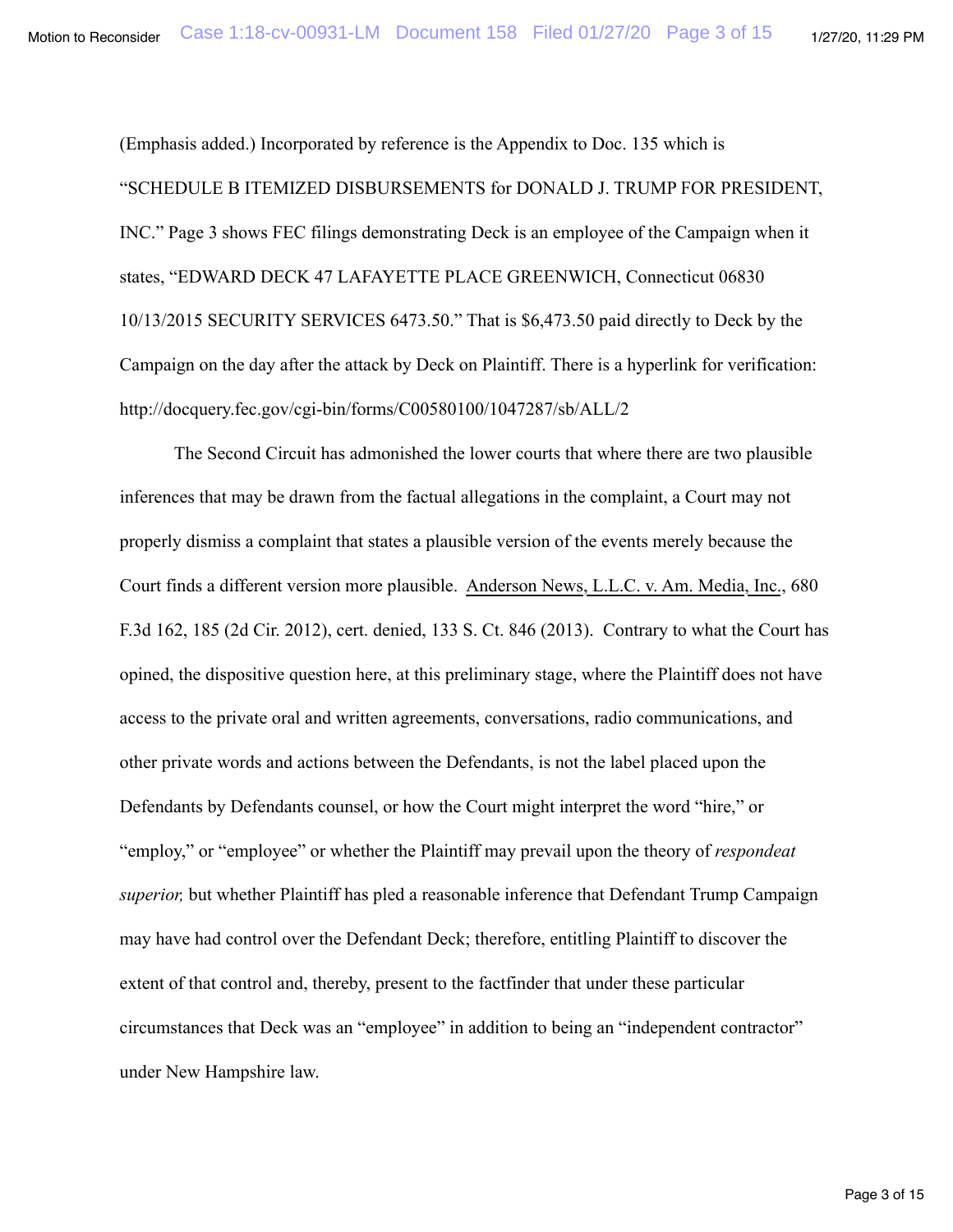First, Plaintiff made several allegations in his Complaint that Deck was an employee of the Trump Campaign. Plaintiff alleged, "Defendant Trump witnessed Defendant Deck *and other members of his security detail* assaulting and being unreasonably physical with citizens attending his events**.**" Doc 75 ¶140. (Emphasis added.) "I was approached by *a Trump Security Officer* who stated that they said they were going to need help with a disruptive male in the crowd. The security Officer was identified as Edward Deck."Doc. 75 Appendix 16 (Emphasis added.) It appears that the Court may have overlooked those allegations as well as the video and documentary evidence that Plaintiff incorporated by reference in his pleadings supporting his allegations that provide a reasonable inference of control.

 The Court stated, "Webber did not provide copies of emails, videos, photos, articles, or documents." Plaintiff finds this statement surprising, since in Doc. 75, Appendix 1.N, plaintiff included a hyperlink to a video of the attack,  $(<https://vine.co/v/eeIaxhDp3Xl>)$ , and described, "I was physically attacked by a Trump campaign staff member as well as officers Pittman and Cosio at your No Labels Problem Solvers event in Manchester, NH." Moreover, Doc. 75, Appendix 1.J includes a hyperlink to additional video of the attack. In the text it reads,

"Trumpers fears Bible reading. Police side w Webber." When the link is clicked on, it goes to: https://youtu.be/bN7Dy5r2eeY. This opens the "door" to Plaintiff's "Rod Webber" YouTube channel which is full of videos of the different angles of the attack at the center of the controversy.

 Plaintiff also incorporated over *two dozen* emails in full. Appendix 1 is frequently referred to as "No Labels Correspondence." In paragraph 102 of the second amended complaint, Plaintiff clearly instructs the reader to, "See Statement of Facts, Appendix 1: No Labels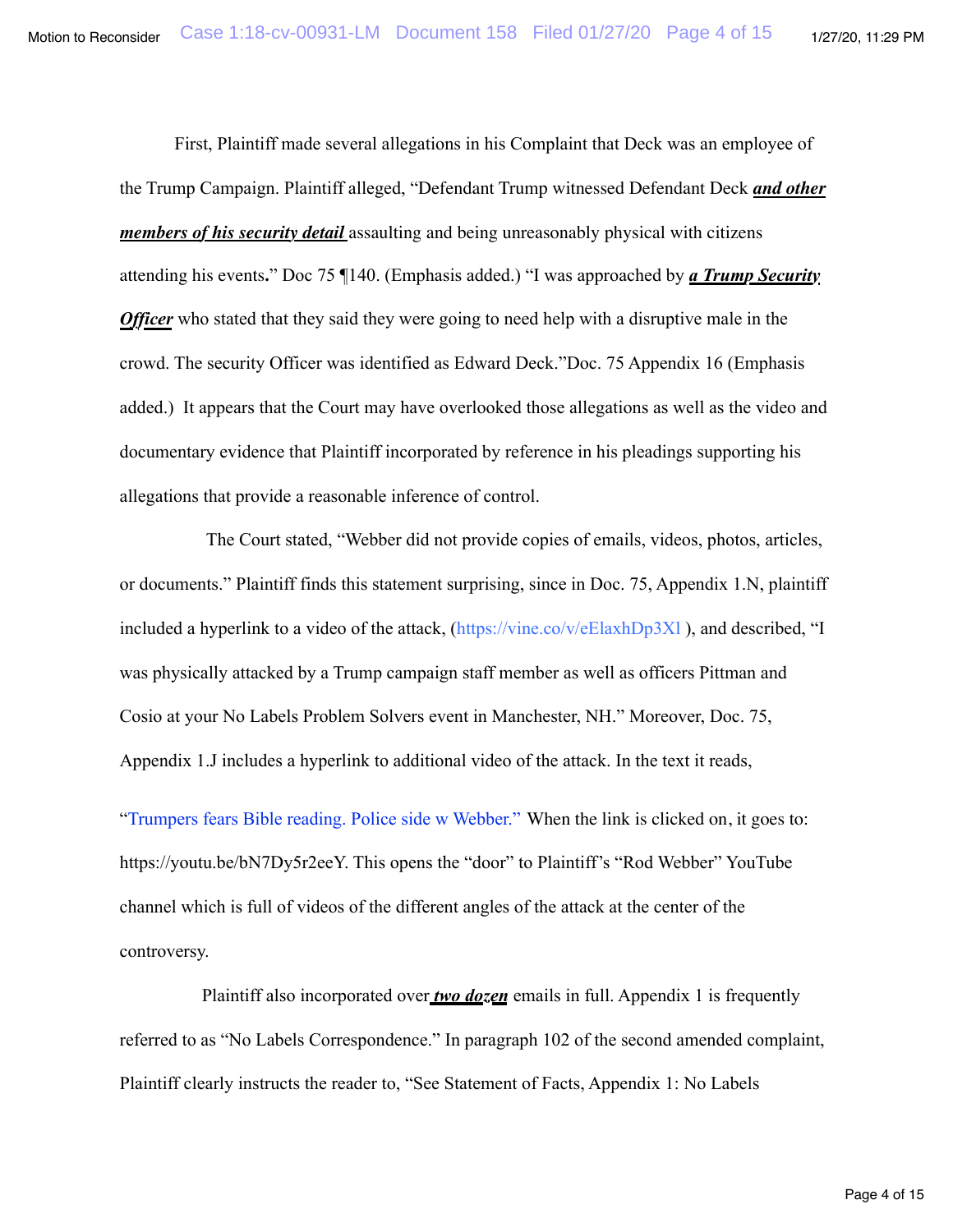Correspondence." Appendix 1: No Labels Correspondence is where both of these video link are included. Paragraph 102 also clearly references Deck, stating, "Defendants Deck, Trump Campaign and Trump Companies staff and security and supporters caused Plaintiff apprehension of harmful contact." Plaintiff also instructs the reader to, "see Appendix 1: No Labels Correspondence" in paragraph 171 of Doc 75, referencing Defendant Deck," committing assaults and batteries" upon Plaintiff.

 The Plaintiff also submits that the use of radio communication headsets by Defendant Deck and other staff members from the Trump Campaign at the same time and in the same place and in the manner of use as alleged in Plaintiff's complaint also create a reasonable inference of control by the Defendant Trump Campaign. Courts have held that, "Extrinsic evidence may be considered part of a complaint when it is (1) attached to the pleading, (2) incorporated by reference in the pleading, or (3) the court deems the evidence integral to at least one claim in the pleading." Bank of New York Mellon Trust Co. v. Morgan Stanley Mortg. Capital, Inc., No. 11 Civ. 0505, 2011 WL 2610661, at \*3 (S.D.N.Y. June 27, 2011). Had the Court clicked the hyperlinks of the videos at the center of this controversy as incorporated by reference in the Plaintiff's complaint, the Court may have seen how the constant use of radio headsets, creating a reasonable inference of control by Trump Campaign. The Court finds that, "Webber provided no videos," and without clicking on a single hyperlink of the event, ruled that the Trump Campaign were independent contractors seemingly arbitrarily.

 The Plaintiff listed the titles of articles with videos which would instantly appear when entered on the worldwide web, such as in Doc. 75, ¶69, Jacqueline Alemany's CBS article "More discord than harmony at No Labels presidential forum," (https://www.cbsnews.com/news/more-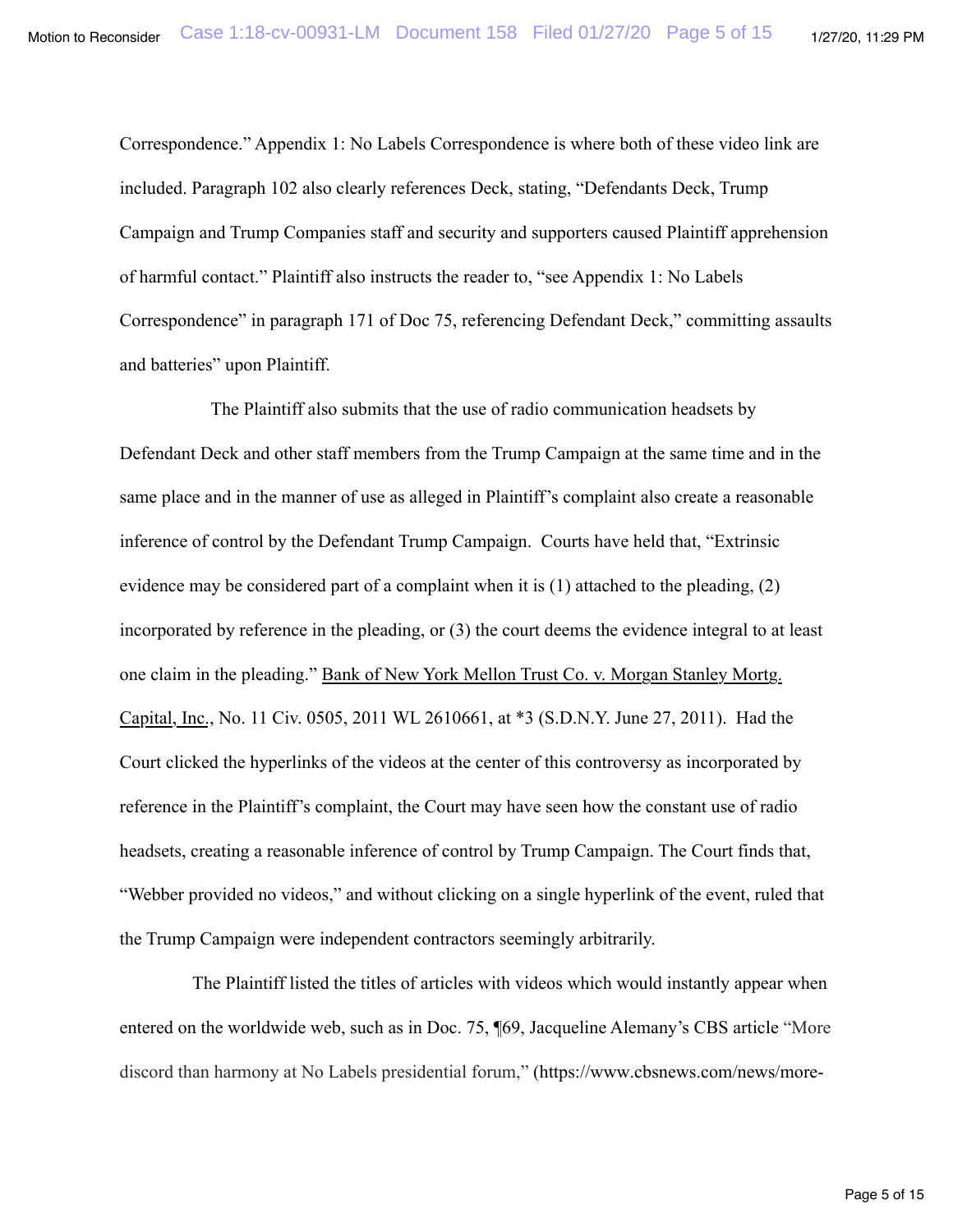discord-than-harmony-at-no-labels-presidential-forum/). An effortless search for "Man Thrown Out During Trump Speech" + "Rod Webber" instantly produces the Washington Post article and video mentioned in Doc. 75, ¶68, (https://www.washingtonpost.com/video/politics/man-thrownout-during-trump-speech/2015/10/12/2fbf08ac-7109-11e5-ba14-318f8e87a2fc\_video.html). The search terms "Manchester Ink Link " + "Rod Webber" immediately brings up the Manchester Ink Link article with accompanying video, (https://manchesterinklink.com/flower-powerthwarted-by-trump-handlers-after-flower-guy-arrested/).

 In his Complaint, Plaintiff incorporated by reference several C-SPAN videos of the event, which seemingly were overlooked by the Court. (At paragraph 114, and three times in the appendix.) The Manchester Defendants have incorporated by reference C-SPAN videos of the event in their answer; and of the C-SPAN videos incorporated by Plaintiff. Manchester Defendants linked to three of them, one of which (focusing on Trump) contains compelling information on the issue of control and also on the truthfulness of the Defendants Deck, Doucette and the Trump Campaign, (Doc. 101, ¶ 38, https://www.c-span.org/video/?328623-6/ presidential-candidate-donald-trump-labels-convention). That video shows a delay between the time when the Plaintiff is "kettled," and when he was attacked. The communications between Defendants using their headsets seemed so important to producers at C-SPAN, that they cut away from Mr. Trump to focus on it. Though demonstrating *ANY* amount of control is all Plaintiff is required to do at this stage, this video is instructive in demonstrating that members of the Trump Campaign staff offered a 'continuous prescription' of what Defendants Deck and Doucette should or should not do while working for both the Trump Campaign and XMark which were both paying him according to FEC records. TRUMP C-SPAN VIDEO, (Doc. 101, ¶ 38). At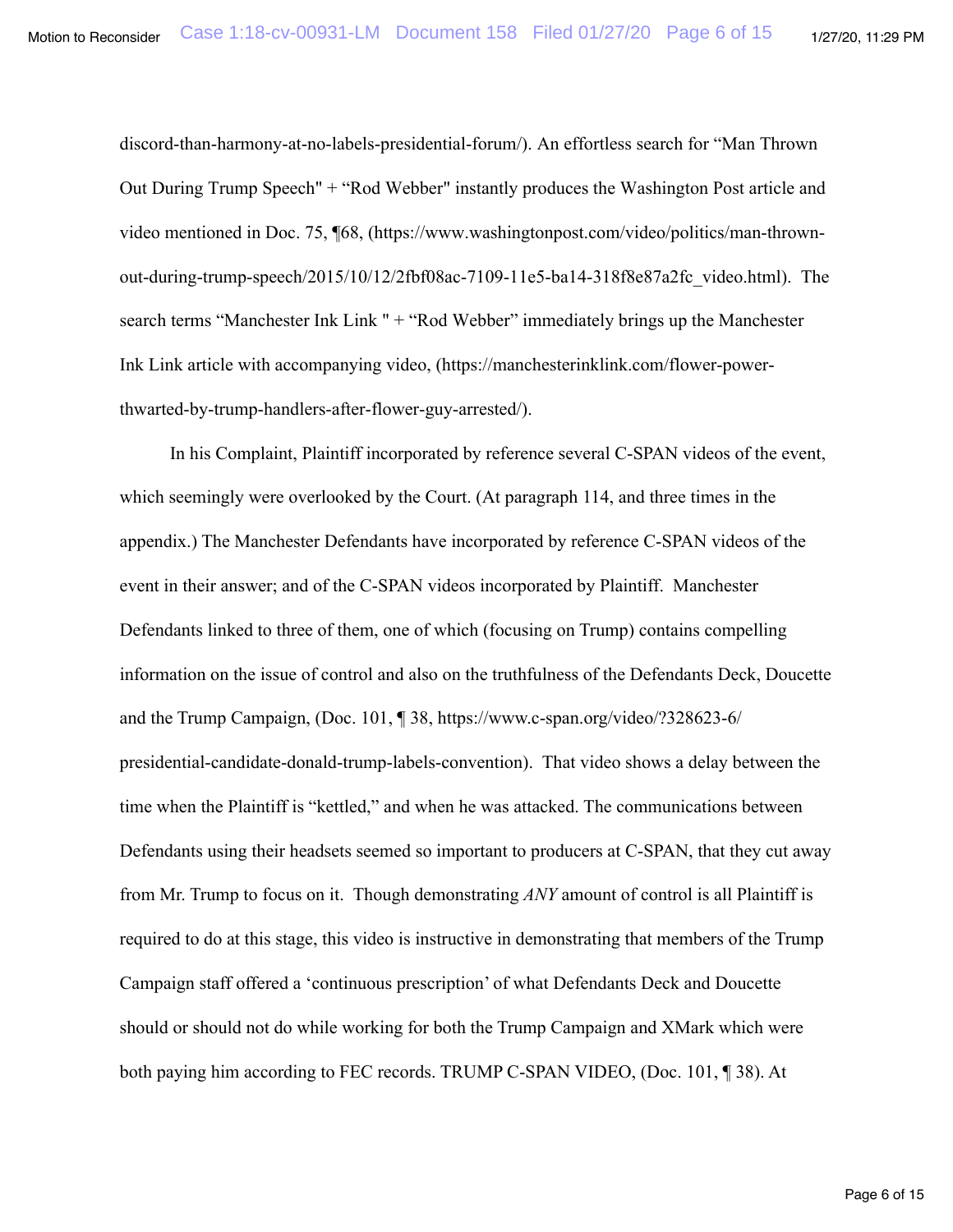00:33 Officer Pittman is visible at the far right end of hall near Trump as Trump walks in; 02:48 Trump staff using headset; 04:06 Trump security using headset; 04:13 Trump security Keith Schiller and Gary Uher using headsets; 04:15-04:49 Officer Pittman is visible on the far right side of the hall; 04:27 No Labels using headset; 04:30 Trump staff Andrew Georgevits using headset; 04:46 Trump security using headset; 04:47 Trump security using headset; 04:52 Trump security using headset; 04:53 Deck using headset in right ear; 14:28 Pittman is visible in wideshot appearing as barely a speck, the equivalent of a city-block away from Plaintiff; 21:13 No Labels staff using headset; 21:14 Plaintiff visible crouching down low to the left of the stage, with 1000 people separating him from Officer Pittman and out of his field of view; 22:34 No Labels checkered shirt using headset; 25:54 Trump says, "Go ahead sir." No response; 25:58 Plaintiff crouching; 26:00 Trump again says, "go ahead," and no response; 26:01 Deck onstage using headset; 26:03 Plaintiff, (without a microphone), says in a normal speaking-voice, "Mr. Trump, I was physically assaulted at the rally in Rochester" (setting off a flurry of activity between Trump staff and No Labels staff who can be seen using headsets and walking up and down the path, presumably hatching a plan to prevent Plaintiff from expressing his first amendment rights; 26:08 Trump says, "You look healthy to me"; 26:14 No Labels Staffer with Red Tie and headset walks by Doucette;  $\omega$  26:22 Doucette communicates with Georgevits;  $\omega$ 26:29 Red-Tie No Labels Staffer can be seen clearly talking into his headset and adjusting with his hand; 26:34 Deck stands next to Plaintiff; @ 26:35 Red-Tie No Labels Staffer bends down to talk to Leadership, turns around and clearly holds hand on headset to speak into it; 26:40 Deck with arms folded listening on headset;  $\omega$  26:42 Red-Tie No Labels Staffer talks into a microphone in his sleeve, while using headset. Georgevits can be seen using his headset while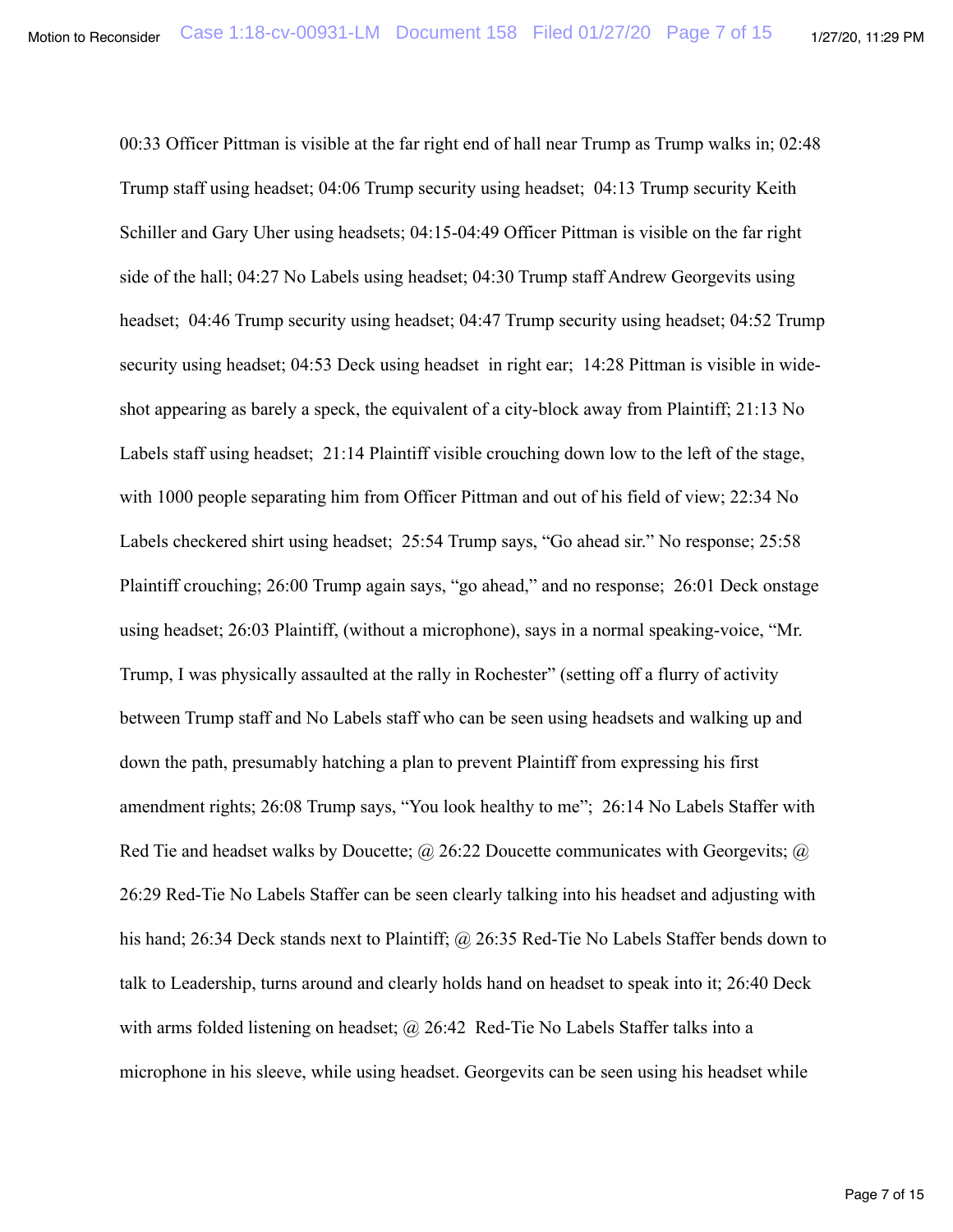walking toward stage; @ 27:26 Doucette walks by; 30:00 Trump complains no mic, (as alleged in Doc. 75); 30:10 A young woman wearing a tiara identifies herself as Ali Nault, "Miss America's Outstanding Teen."; 30:31 Plaintiff being assaulted and battered and his calls for help can be heard in the background as Deck shouts, "I don't give a shit," (as alleged in Doc. 75); No Labels staffer holding microphone for Nault clearly turns his head to see the commotion caused by Plaintiff being brutalized.

 From the moment Plaintiff asks his question, (at 26:03), to the moment he can be heard being attacked, (at 30:31) there are roughly four and a half minutes of communications via headset, (and otherwise), documented by C-SPAN which create a reasonable inference that the Trump Campaign was coordinating with Defendants Deck, Doucette and No Labels. All of these inferences regarding communication through headsets, as well as FEC records create an important question whether the Court applied the proper standard of review and whether the Court evaluated the allegations properly to find no control by Trump Campaign over Deck. Considering these issues raised, the Plaintiff questions whether the Trump Campaign has been less than truthful in their pleadings as to whether they instructed, managed or exercised control over Deck and Doucette. In this modern time, physical control is not a necessity when a computer hooked up to the internet, in fact, it may be much more efficient and compatible than any unauthenticated physical video presented with the complaint, considering that plaintiffs allegations and presentations for rule 12b motions should be taken as true. The Court itself uses an ECF system and PACER with hyperlinks in it's own documents, (which seems to set precedent), and even the Manchester Defendants have submitted video hyperlinks, yet the Court has found it impossible to click on a hyperlink in the Plaintiff's complaint. Plaintiff provided this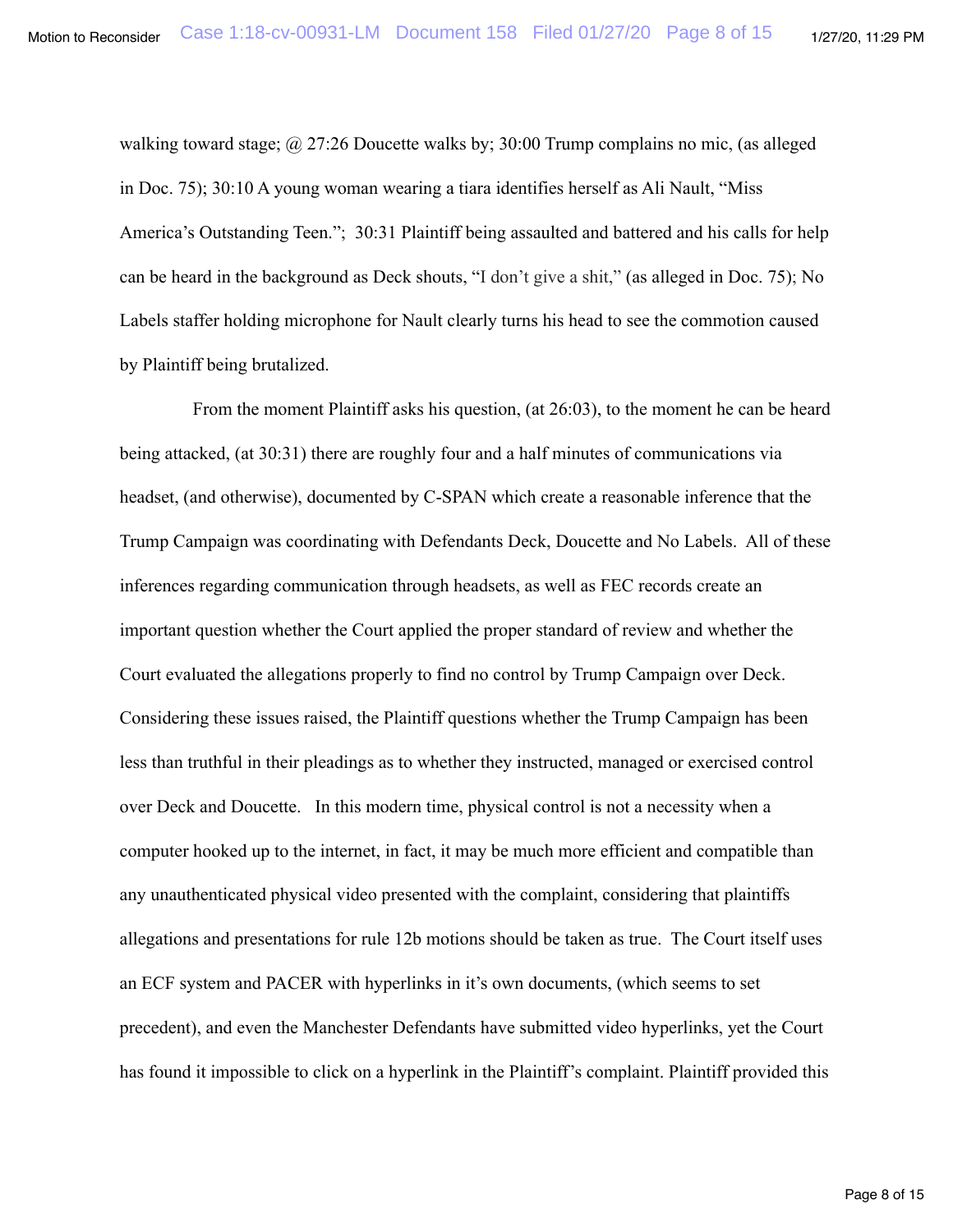reasonable method of presenting non-generic formatted information for efficiency of access by the Court and the difficulty of filing such material and, most importantly, because the Plaintiff is required to plead sufficient facts and not required to present unauthenticated evidence that is intended to be uncovered during discovery.

 The Supreme Court has held that in determining whether a complaint states a plausible claim for relief under this standard is "a context-specific task that requires the reviewing court to draw on its judicial experience and common sense." Ashcroft v. Iqbal, 556 U.S. at 679. Throughout the history of the judiciary, courts have used their "common sense" and have examined information in the public domain referenced by Plaintiffs and Defendants at preliminary stages. In Khoja v. Orexigen Therapeutics, Inc., No. 16-56069, F.3d , 2018 WL 3826298 (9th Cir. Aug. 13, 2018), the Ninth Circuit held that The Supreme Court has made clear that while "a Rule  $12(b)(6)$  motion to dismiss a  $\S 10(b)$  action" requires that the court "accept all factual allegations in the complaint as true," courts also "must consider the complaint in its entirety, as well as other sources courts ordinarily examine when ruling on Rule 12(b)(6) motions to dismiss, in particular, documents incorporated into the complaint by reference, and matters of which a court may take judicial notice." These two procedures—judicial notice and incorporation by reference—are similar in some respects. Both allow the court to look beyond the four corners of the complaint without converting the motion to dismiss into one for summary judgment. The two procedures differ in other respects, however. Judicial notice is expressly permitted by Federal Rule of Evidence 201 and provides that the court may, on its own or at the request of a party and at any stage of the proceeding, consider "a fact that is not subject to reasonable dispute because" it either (1) is "generally known within the trial court's territorial jurisdiction," or (2)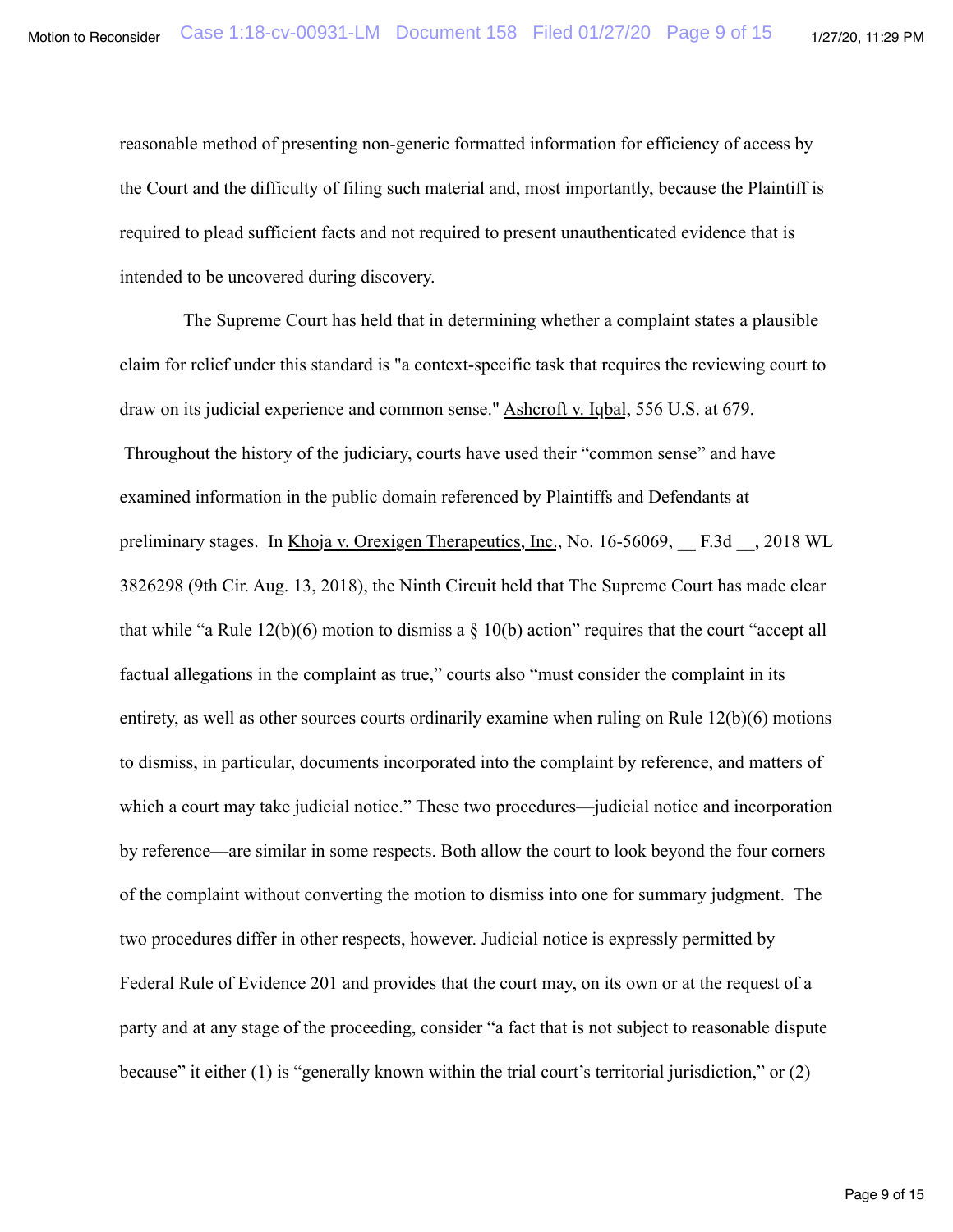"can be accurately and readily determined from sources whose accuracy cannot reasonably be questioned." In contrast, incorporation by reference is a judicially created doctrine that allows the court to treat certain documents as though they are part of the complaint itself if the complaint refers extensively to the document or the document forms the basis. Tellabs, Inc. v. Makor Issues & Rights, Ltd., 551 U.S. 308, 322 (2007). 5B Wright & Miller, Fed. Prac. & Proc. Civ. § 1357 (3d ed.); cf. Fed. R. Civ. P. 12(d) (generally requiring conversion of motion to dismiss to motion for summary judgment where "matters outside the pleadings are presented to and not excluded by the court"). Fed. R. Evid. 201(b). See United States v. Ritchie, 342 F.3d 903, 908 (9th Cir. 2003).of the plaintiff's claim. See [https://www.americanbar.org/groups/](https://www.americanbar.org/groups/litigation/publications/litigation-news/civil-procedure/when-is-a-motion-to-dismiss-not-a-motion-to-dismiss/) [litigation/publications/litigation-news/civil-procedure/when-is-a-motion-to-dismiss-not-a-](https://www.americanbar.org/groups/litigation/publications/litigation-news/civil-procedure/when-is-a-motion-to-dismiss-not-a-motion-to-dismiss/)

# [motion-to-dismiss/.](https://www.americanbar.org/groups/litigation/publications/litigation-news/civil-procedure/when-is-a-motion-to-dismiss-not-a-motion-to-dismiss/)

 Accordingly, the Plaintiff asks the Court to use common sense to review the video materials and other information presented as part of his complaint as well as the video material presented by Manchester Defendants. In a large organized event featuring sitting heads of state run by a business like No Labels, nothing happens in a vacuum. You would be hard-pressed to find an organization of this magnitude not having a plan to minimize liability and just leave security in a charged atmosphere of thousands to four off-duty police officers without giving them any instructions. Presumably, the attending Senators and Governors would be upset to discover security had received no instructions.

# **Campaign Defendants in relation to Manchester Police Officers**

 The Court has held that, "No Labels hired off-duty Manchester police officers to provide security services at the event. Thus, there is no basis to hold the Trump Campaign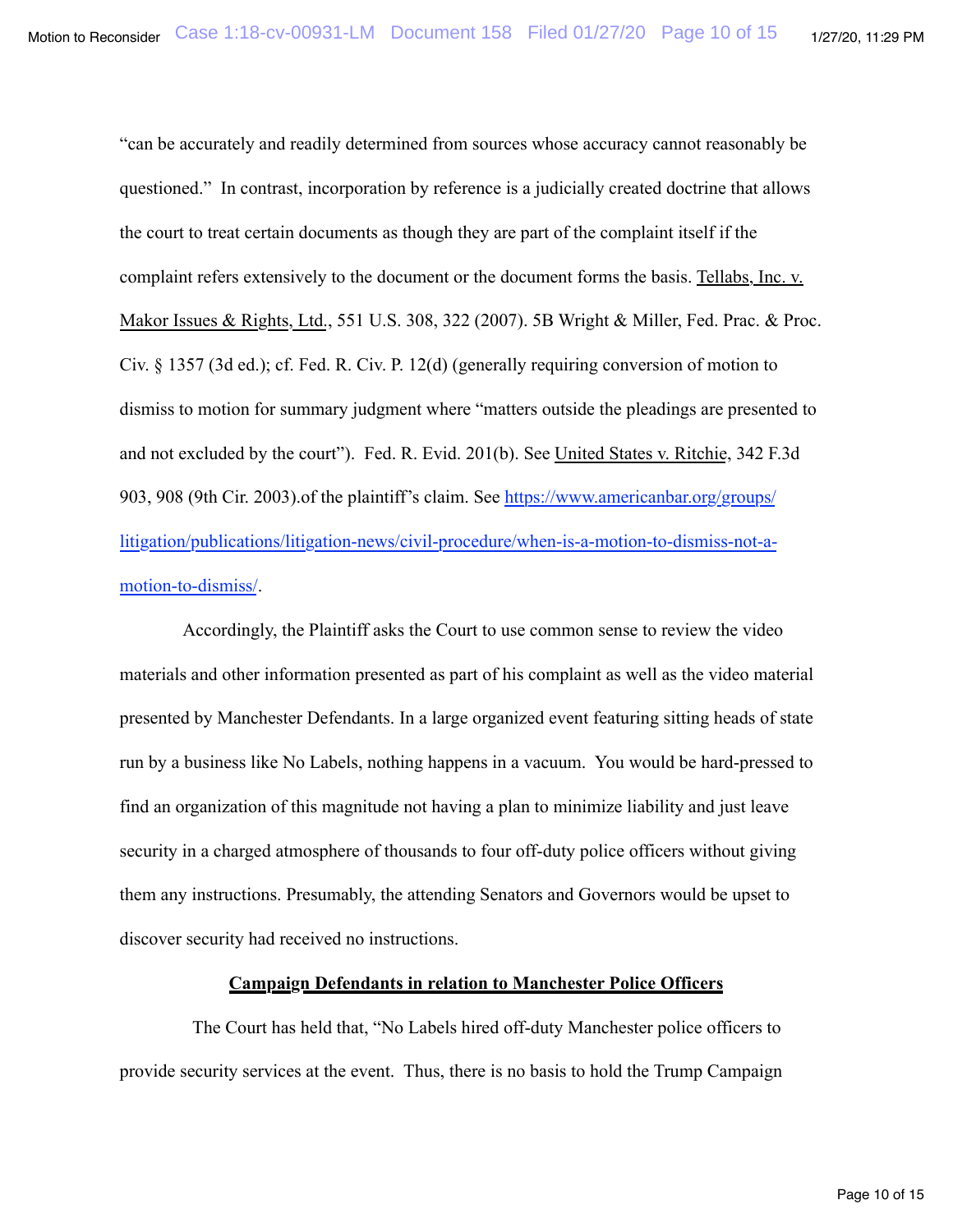vicariously liable for the officers' actions." However, the Campaign paid the Manchester PD shortly after the No Labels event, according to FEC records, creating a reasonable inference of control by the Campaign over the Manchester Defendants. Doc. 139 Appendix 2 (incorporated by reference), spells it out, "FROM: DONALD J. TRUMP FOR PRESIDENT, INC. TO: MANCHESTER POLICE DEPARTMENT 405 VALLEY STREET MANCHESTER, New Hampshire 03103 12/03/2015 FOR: SECURITY SERVICES 896.48." The 896.48 is a dollar amount. (http://docquery.fec.gov/cgi-bin/forms/C00580100/1047287/sb/ALL/3.) Surely it is a matter for a jury or a factfinder.

## **Campaign Defendants in relation to Doucette and Unidentified Campaign Staff**

The Court holds, "the Campaign Defendants' motion to dismiss the state law claims against the Trump Campaign is granted to the extent those claims are based on the Campaign's vicarious liability for the actions of Deck or the police officer defendants." Again, this is a matter of reasonable inference of control. Had the Court been willing to review the videos and other materials submitted, it would have seen that a reasonable inference of control has been made. To ignore them is manifestly unjust.

## **Campaign in relation to battery**

The Court holds that, "Because the second amended complaint does not allege any actions by Trump Campaign staff members that amount to a battery, that claim against the Trump Campaign is dismissed." However, Plaintiff has properly alleged that Deck was an employee of both the Trump Campaign, *and* XMark. Previously mentioned FEC records should be sufficient to demonstrate a reasonable inference of control. Relying on the faulty information provided by Defendants would be manifestly unjust.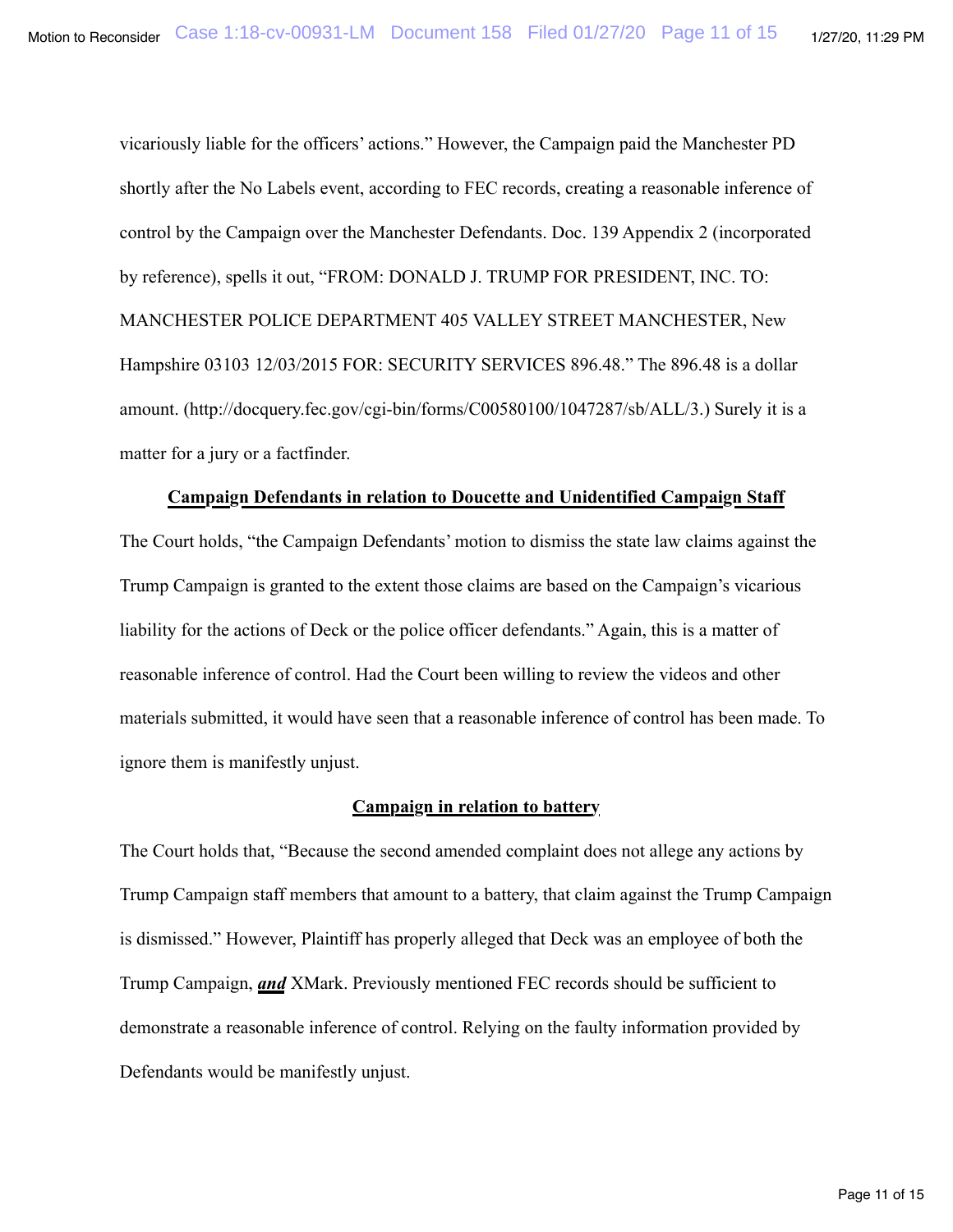### **Campaign Defendants in relation Infliction of Emotional Distress**

The Court holds that, "The Campaign Defendants' actions at the No Labels event, as alleged by Webber, do not rise to the level of extreme or outrageous conduct that is actionable as intentional infliction of emotional distress." However in paragraph 128 of the second amended complaint, Plaintiff alleged, "Defendants committed the tort of intentional infliction of emotional distress upon the Plaintiff by their extreme and outrageous conduct, by which they intentionally or recklessly caused severe emotional distress on the Plaintiff. Defendants words and actions were so outrageous in character, and so extreme in degree, that they should be regarded as atrocious, and utterly intolerable in a civilized community such as the City of Manchester." This meets the threshold cited by the Court in the Tessier case. Had the Court been willing to review the videos and other materials submitted, it would have seen that there is valid evidence for this claim. To dismiss this count without considering proper allegations by Plaintiff would be manifestly unjust.

#### **Negligence in relation to Deck and Doucette**

 The Court holds that, "Webber's negligence claim against Deck and Doucette makes little sense. In essence, Webber contends that Deck and Doucette each owed Webber a duty to protect him from themselves." To the contrary, Plaintiff is evoking the theory of "The Thin Blue Line," the theory that police officers protect each other above all else, contrary to their oath to protect and serve. Deck and Doucette are not police officers, but the theory is similar in that Deck is a former FBI agent, (Federal Law Enforcement), working to police the event with Officer Pittman to violate Plaintiff's rights. Doucette, owed a duty to protect Plaintiff from Deck, just as Deck owed a duty to protect Plaintiff from Doucette. Doucette, knowing of Deck's violent past, should have protected Plaintiff from him. But, just as with "The Thin Blue Line," the entire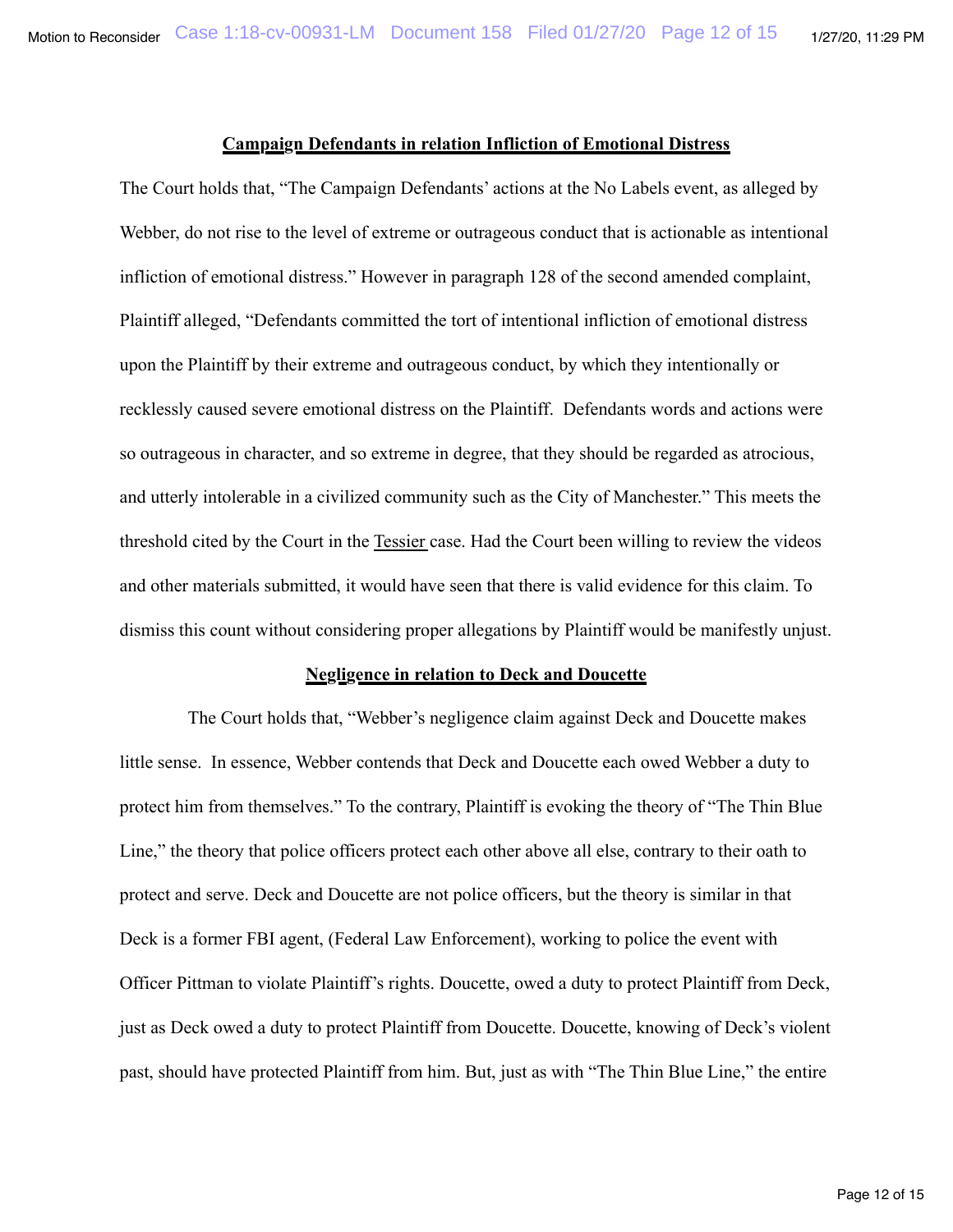group, (comprised of Campaign Defendants, Manchester Defendants and No Labels), got on the same page to violate Plaintiff's rights, just as any street gang protects it's members by coming to a meeting of the minds to further their criminal endeavors. Paragraph 135 of Doc. 75 states alleges that due to Deck's "previous history of assaults and batteries," that Doucette, (and the other Defendants), should have been aware that "Defendant Deck and Trump Campaign security and Trump supporters were prone to commit assault and battery on any person they perceived to be opposed to Defendant Trump." Doc. 75, Appendix 1 I links to an article about Mr. Deck brutalizing Efrain Galicia in New York City, complete with a photo, ( [http://nypost.com/](http://nypost.com/2015/09/04/trump-security-team-scuffles-with-immigration-protester/) [2015/09/04/trump-security-team-scuffles-with-immigration-protester/](http://nypost.com/2015/09/04/trump-security-team-scuffles-with-immigration-protester/) ). This incident is referenced in paragraph 136 of the complaint, stating, "Trump security staff Schiller, had become infamous for using his dangerous wrestling experience to assault people in in front of Trump Tower which he did along with Defendant Edward Deck." How the Trump Campaign would be

unaware of this incident is inconceivable, and for the Court to ignore the evidence is manifestly unjust.

# **Fraud in relation to Trump Campaign**

 The Court holds that, "The Campaign Defendants argue that Webber has not alleged facts to show detrimental reliance on any of the alleged misrepresentations. With regard to the second and third categories of misrepresentations, that argument is correct." Respectfully, the fraud in the second and third categories was to get a third party to rely on the misrepresentation, who in turn did the damage to the Plaintiff. In the second category, the Campaign Defendants fraudulently represented themselves as secret service for the purpose of getting the Manchester Defendants to get in line with their desire to have Plaintiff removed. In the third category, Deck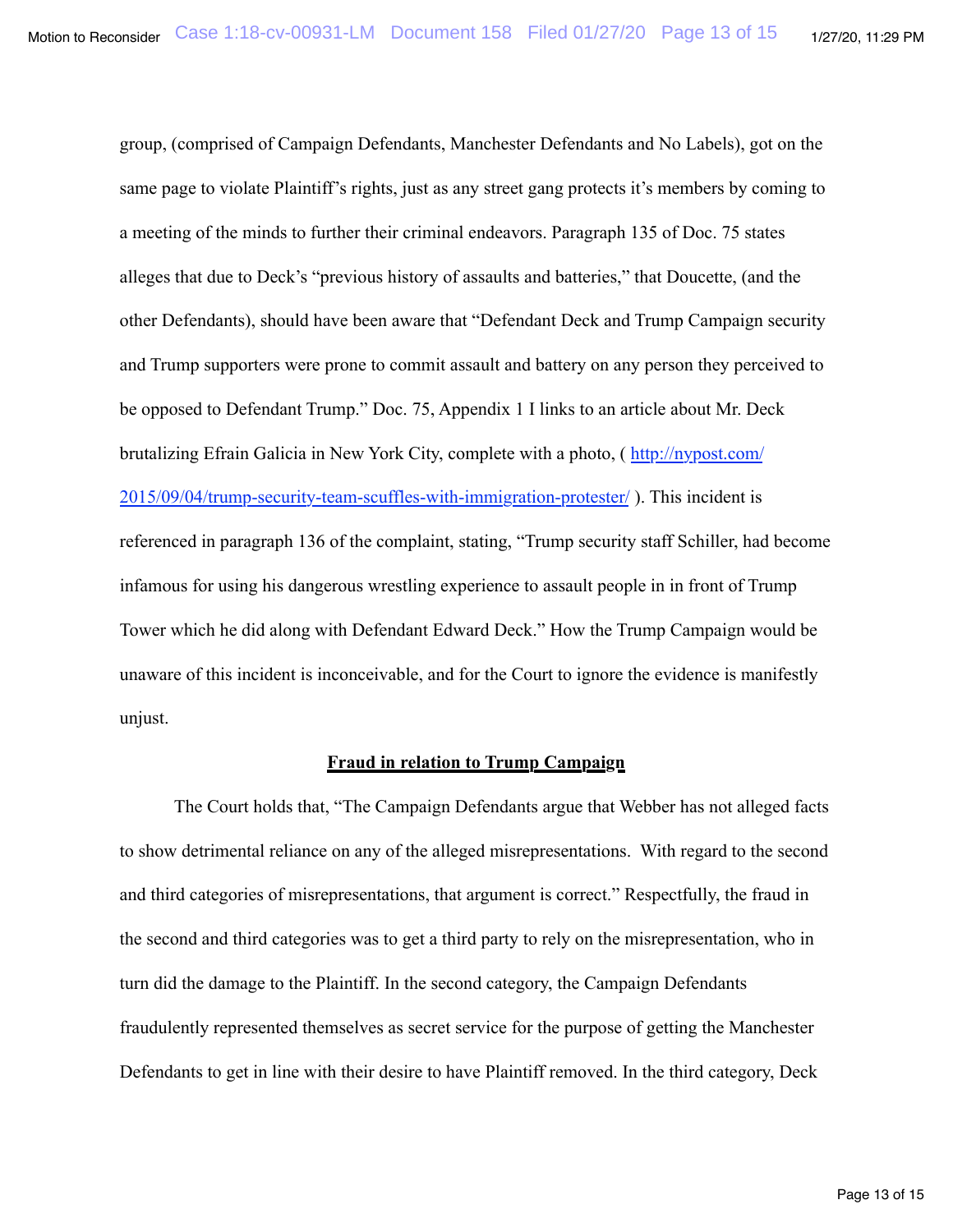fraudulently represented events to Pittman, which Pittman relied on, writing false information in the affidavit which not only appears to exonerate Deck, but defames Plaintiff. Whether the court chooses to watch the videos or not, it must be stated for the record that Mr. Deck was untruthful when he convinced Pittman to write, "Webber was yelling derogatory remarks about the Trump Security Staff," and "I'm not fucking listening to you." Doc. 75, ¶65. Deck was financially rewarded generously the following day with a personal payment to Deck (the man), by the Trump Campaign for doing their dirty work. The FEC filings are previously mentioned and incorporated by reference in the Appendix to Doc. 135 on page 3.

 Plaintiff makes several incorporations by reference to Plaintiff's case number (# 15-017237), regarding his arrest. According to materials submitted to the court, the arrest took place at 11:40AM. Conversely, Pittman claims, "*At approximately 11:40 I was approached by a Trump Security Officer who stated that they said they were going to need help with a disruptive male in the crowd.*" How could the arrest take place at the same instant that that Deck approached Pittman? Simple: fraud. How did Deck get from the stage to the far side of the room where Pittman was to talk to Pittman? Simple: He didn't. He used a headset. The headsets create the reasonable inference of control. Again, had the Court been willing to review the videos and other materials submitted, it would have seen that there is valid evidence for this count. To dismiss this count without considering proper allegations by Plaintiff would be manifestly unjust.

#### **CONCLUSION**

 The question before the Court is not whether Defendants have committed the torts, the question before the Court is whether Defendants had control. The question is whether the documents the court declined to review illustrated a reasonable inference that Defendants may